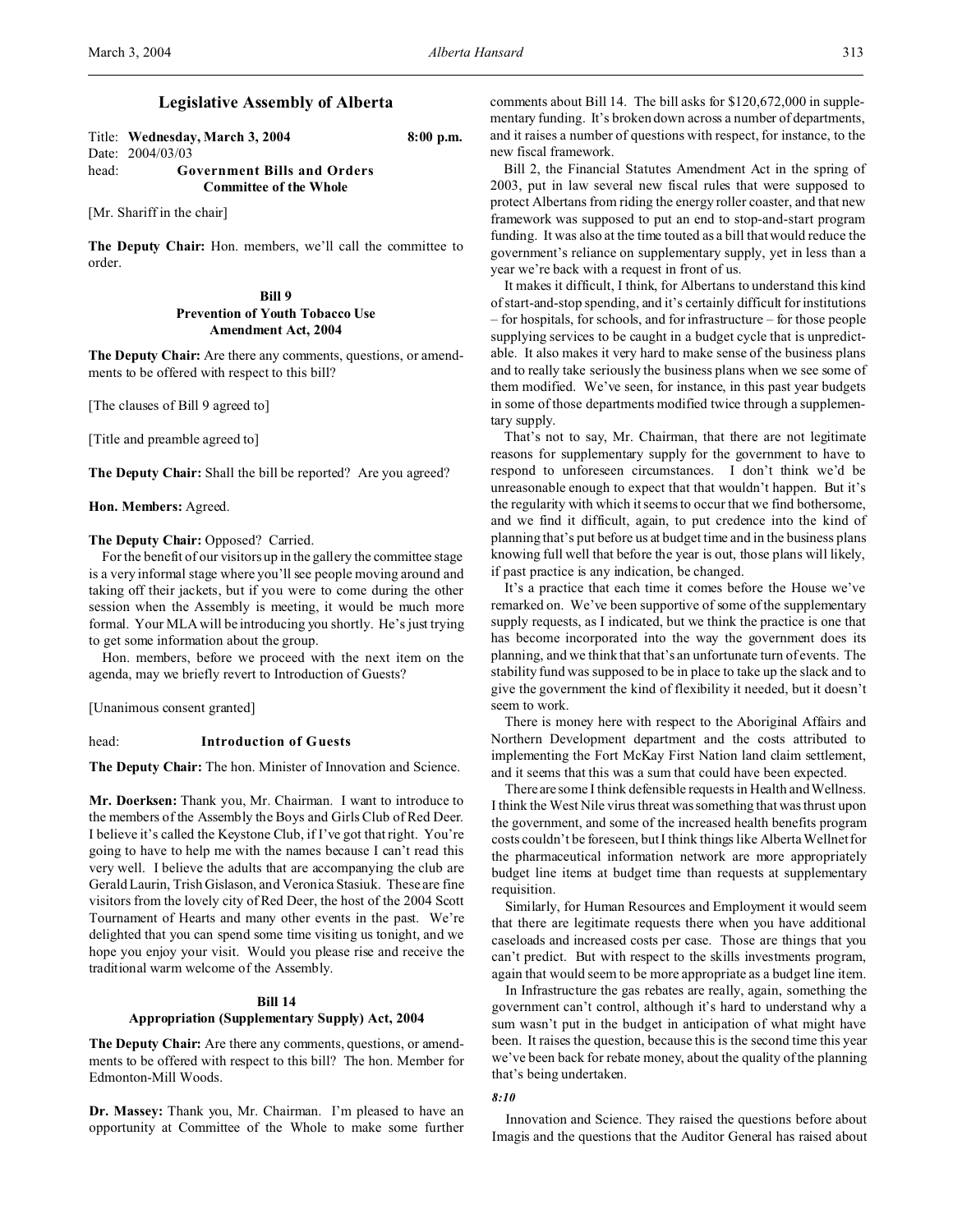that program and the shortcomings that seem to be associated with it and that still have to be addressed.

The Department of Learning. It's a curious sort of set of requests in Learning because at the time of the arbitrated teachers' settlement, the government's refrain was: there's no more money. The minister and the Premier went out of their way to make that abundantly clear, and they used that phrase over and over again: there's no more money. Yet we have in front of us a total of \$14,600,000 in supplementary supply requested to alleviate cost pressures, increased costs.

So it's a little hard, I think, for Albertans and in particular for teachers and school boards to understand why at a point several months ago, when they were faced with increased costs, the government's reaction was no more money, yet here in front of us there obviously is more money, another \$16 million, that's been put into the system. It seems that the previous statements could have been nothing more than political and had little to do with responding to legitimate costs that boards were facing as a result of the arbitrated teachers' settlement.

The \$3,500,000 for future cost of student loans issued and the heritage scholarship money is understandable, but the other increases again seem to be arbitrary and put forth in a spirit that's not consistent with what the government said was the real situation just a few short months ago.

The request for Seniors, the need for additional year-round and seasonal beds in homeless shelters, the costs of long-term care accommodation fees: large dollars being put into those. It seems, again, that the planning that leaves those seniors facing huge increases and then requests coming along for this kind of injection this late in the year raises questions about the kind of planning that's going on with respect to accommodation for seniors.

Mr. Chairman, those are some of the comments that I wanted to make. I guess one last one, Sustainable Resource Development. Again it seems to be a legitimate request for a supplementary requisition. No one can predict the kind of firefighting situation that the province is going to face, and you do your best guess in terms of estimates. Obviously, no one could have predicted what was going to happen last year, so it does seem to be a legitimate use of the supplementary requisition process.

Thanks, Mr. Chairman.

**The Deputy Chair:** The hon. Member for Edmonton-Glengarry.

**Mr. Bonner:**Thank you, Mr. Chairman. I welcome the opportunity to make a few comments on Bill 14, the Appropriation (Supplementary Supply) Act, 2004. I have to start my comments with the whole idea that not too long ago in this Assembly we passed Bill 2, which was the highly touted new fiscal framework for the province. This occurred in the Financial Statutes Amendment Act in the spring of 2003. What this particular act did was enshrine into law several new fiscal rules that promised Albertans would be protected from riding the energy roller coaster. This new fiscal framework was supposed to put an end to stop-and-start program funding and the government's reliance on supplementary supply.

Yet here we are again in this Assembly less than a year later, and we are not following the framework that was in Bill 2. Bill 2 capped government resource revenue spending at \$3.5 billion, but recently the Premier announced that new legislation would be introduced this spring to raise that resource revenue spending cap by \$500 million, to \$4 billion, most of which is earmarked for health and education. In that regard, I certainly know that both of these areas can use that money.

Now, then, as well, I had a call here last week from the Glengarry

Child Care Society. They've been in operation now for 32 years. Most of the children that are there, in fact 90 per cent of the children, are in single-parent families. They owe a tremendous amount of money for the cost of utilities. The single-parent families are now responsible for 68 per cent of all costs, and these costs range, just to operate the building, in the neighbourhood of \$5,800 to as high as \$6,500. They are a nonprofit society, and they certainly cannot keep going at this pace.

So what happens in that situation, where those people are certainly trying to take care of their families, trying to have an affordable place for them to leave their children when they are studying or working? In that case, I know that when they look at the supplementary supply that we are debating tonight, some assistance certainly will be of some help but, again, not enough to keep the costs reasonable for these people.

This Bill 14, the supplementary supply, is the second supplementary supply requested by the government in the current fiscal year. In November 2003 16 government ministries and one office of the Legislative Assembly requested a total of \$1.251 billion in supplementary supply for operating expense and equipment and/or inventory purchases and capital investment. This was a considerable amount of supplementary supply to request, especially since the government's new fiscal framework had just been announced seven months earlier.

So we still have not in this province reached the point of stability. We are still coming back to this Assembly again and again for supplementary supply, and we still have not conquered the challenge of: how do we deal with our boom and bust economy? It seems that we have continual spending and continual extra demands for money.

Now, one of the areas that we have listed as some of the requests for supplementary supply is in the area of Infrastructure, and there is a total of \$35 million requested to provide for natural gas rebates. The same ministry requested a total of \$180 million for natural gas rebates in the first supplementary estimates, in November of 2003, so in this winter it brings the total amount requested by Infrastructure for natural gas rebates to \$215 million.

## *8:20*

One of the questions that have arisen because of the amount requested in total of \$215 million, \$35 million of which is requested in this particular set of supplementary estimates, is: how much money in total is the government expecting to distribute to Albertans as natural gas rebates? If, as well, we could learn how much money was spent on natural gas rebates for January and February and how much those rebates are targeted to be spent this March. Another question that we would certainly like to ask is: has the \$180,600,000 requested by this ministry in supplementary supply four months ago been spent entirely?

So while I'm sure many, many Albertans are looking forward to the rebates, Mr. Chairman, and quite rightfully so, I think there are still some answers here that are required, and I look forward to those. Thank you very much.

[The clauses of Bill 14 agreed to]

[Title and preamble agreed to]

**The Deputy Chair:** Shall the bill be reported? Are you agreed?

#### **Hon. Members:** Agreed.

**The Deputy Chair:** Opposed? Carried. The hon. Government House Leader.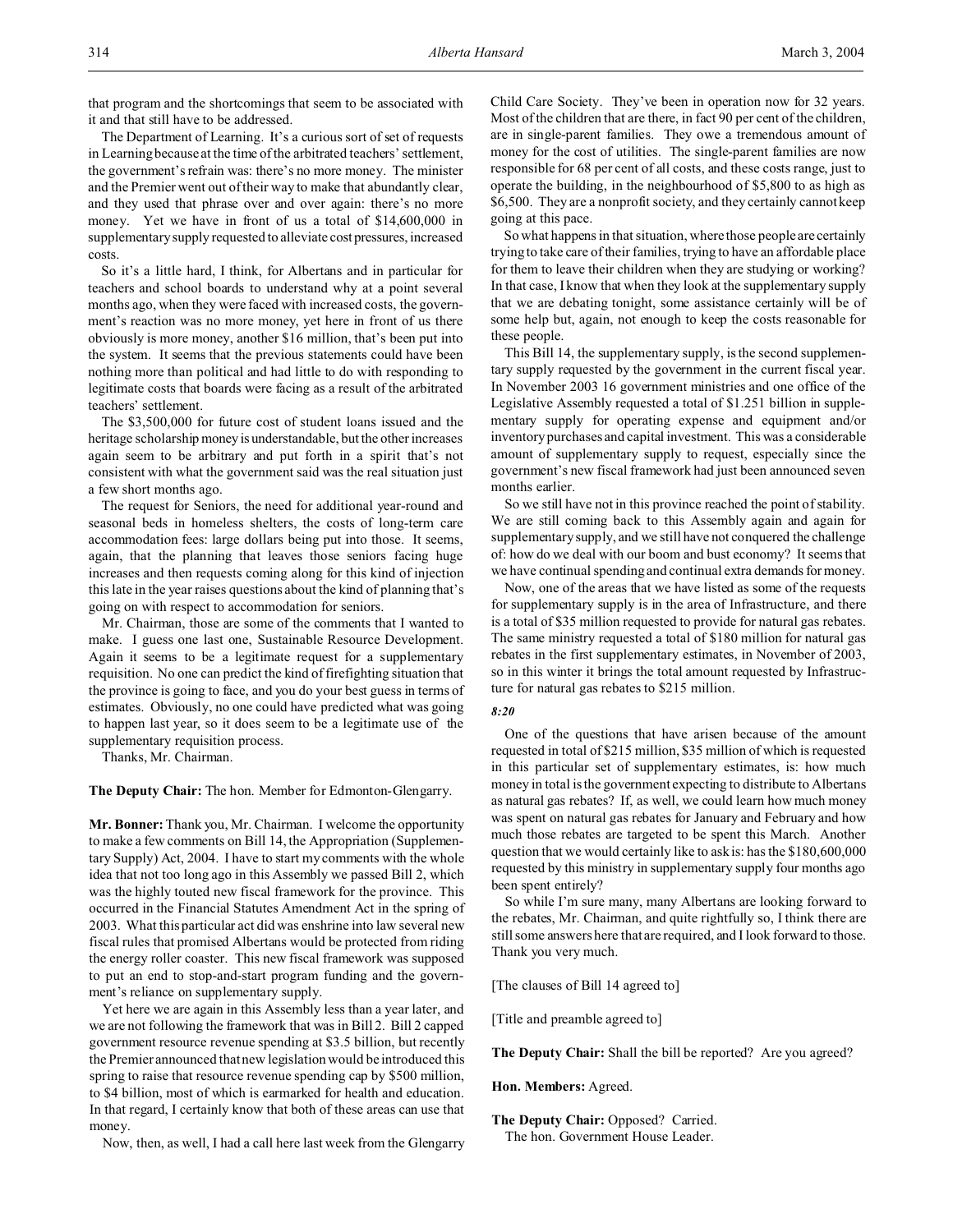**Mr. Hancock:** Thank you, Mr. Chairman. I would move that the committee now rise and report bills 14, 8, and 9.

[Motion carried]

[Mr. Shariff in the chair]

**Mr. Johnson:** Mr. Speaker, the Committee of the Whole has had under consideration certain bills. The committee reports the following: bills 8, 9, and 14. I wish to table copies of all amendments considered by the Committee of the Whole on this date for the official records of the Assembly.

**The Acting Speaker:** Does the Assembly concur in the report?

**Hon. Members:** Agreed.

**The Acting Speaker:** Opposed? So ordered.

## head: **Government Bills and Orders Second Reading**

## **Bill 10 Justice Statutes Amendment Act, 2004**

**The Acting Speaker:** The hon. Minister of Justice and Attorney General.

**Mr. Hancock:** Thank you, Mr. Speaker. It's my pleasure to rise today to move Bill 10, the Justice Statutes Amendment Act, 2004, for second reading.

Mr. Speaker, it's almost a tradition in the House in the last number of years that there be a Justice Statutes Amendment Act to bring together minor amendments to a number of justice acts under a single bill for debate and amendment. This year is no different. Amendments to seven acts are proposed in Bill 10.

Perhaps the most significant change proposed is a new provision which will allow our courts to order monetary awards to be paid in instalments. Simply put, this change will help to protect current and future needs of Albertans impacted by injury or death. These changes are similar to the changes that were introduced last year in the Insurance Act Amendment Act for judgments in automobile claims.

Presently a court has no jurisdiction to award damages to be disbursed by periodic payments to a claimant rather than in a lump sum without the consent of the parties. Because the consent of all parties is needed to allow for periodic payments, most court judgments are made in a lump sum payable upon the judgment being made.

Courts and the legal community have indicated that lump-sum awards can present significant problems. Over the years this can create additional challenges for victims of serious injuries or for families who have lost an income earner. For example, lump-sum payments are subject to inflation and tax on investment income. The difficulties are greatest where there is a continuing need for intensive and expensive care and long-term loss of earning capacity.

Periodic payments provide protection from premature dissipation of awards by accident victims either spending their awards or greatly reducing them through investment choices. Mr. Speaker, I don't have the exact figures at hand, but in the global area research would suggest that when you have lump-sum awards, even of large magnitude, up to 80 per cent of the people who achieve those lumpsum awards have spent them, have no money left two years after the award has been received. So when you have a person who's been

provided with a judgment to compensate for loss of future income or to compensate for expenses going into the future for care because of a catastrophic injury, you can see that a lump-sum award in those cases doesn't actually do the trick.

The structured settlements have proven to be a very good solution to many of the problems associated with lump-sum awards. A structured settlement usually consists of an immediate cash award and an annuity. If structured in the normal way through an annuity, payments to the plaintiff are not subject to tax. The initial cash award is usually in an amount to cover special damages incurred before trial including out-of-pocket expenses and legal fees, immediate capital needs to pay for items such as a specially equipped house or wheelchair van or prosthetic devices, and then the initial cash payment is followed by periodic payments.

Where damages are claimed in court for personal injuries, for the death of a person, or under the Fatal Accidents Act, any party may ask a judge to order that damages be paid in whole or in part by periodic payments. The judgment must identify the specific damages for which the periodic award is to be made. For each of those damages it must also set out the amount of each payment, the date or the interval between each payment, the recipient, any annual percentage increase in the amount of each payment, the date or event on which payments will terminate, and it can include other material provisions that the court considers appropriate. The court may order financial security to ensure that the payments will be made.

On the consent of all of the affected parties the court can order that there be a future review and changes to the award as the court considers appropriate. On the death of a plaintiff any remaining periodic payments will be paid to the estate of that person until the termination date unless the judgment provides otherwise.

Payments for loss of future earnings are exempt from garnishment, attachment, execution, or any other process or claim to the same extent that wages or earnings are exempt under Alberta law. Payments for the cost of future care cannot be assigned to anyone unless the assignment is to a provider of care for the cost of products, services, or accommodation provided and is approved by the court. These provisions would apply to all court cases whether commenced before or after the day that the amendments come into force.

Mr. Speaker, Ontario and Manitoba have general enabling legislation for structured settlements of this nature. British Columbia and Saskatchewan have provisions for structured settlements restricted to automobile accidents, similar to the provisions under the Insurance Act. These amendments with respect to structured settlements would be amendments to the Judicature Act.

Now I'll address changes to three justice acts that all involve the validation of rules of court. There is a Rules of Court Committee, which features representatives from the Court of Appeal, Court of Queen's Bench, Provincial Court, the Law Society, and Alberta Justice, and it makes recommendations for changes to civil court practices and procedures. It has been our practice to embody those recommendations through an order in council without change.

#### *8:30*

These changes, including those affecting substantive law, are forwarded by the Rules of Court Committee to the Minister of Justice for consideration, and as I said, normally we accept the advice of the Rules of Court Committee. To be clear, substantive law involves anything that affects a litigant's rights. For example, there is a rule that if a party does not take steps to advance a claim after five years, the action will be dismissed. Another example would be any change to policy or procedure which involves which costs may be recovered in a civil proceeding.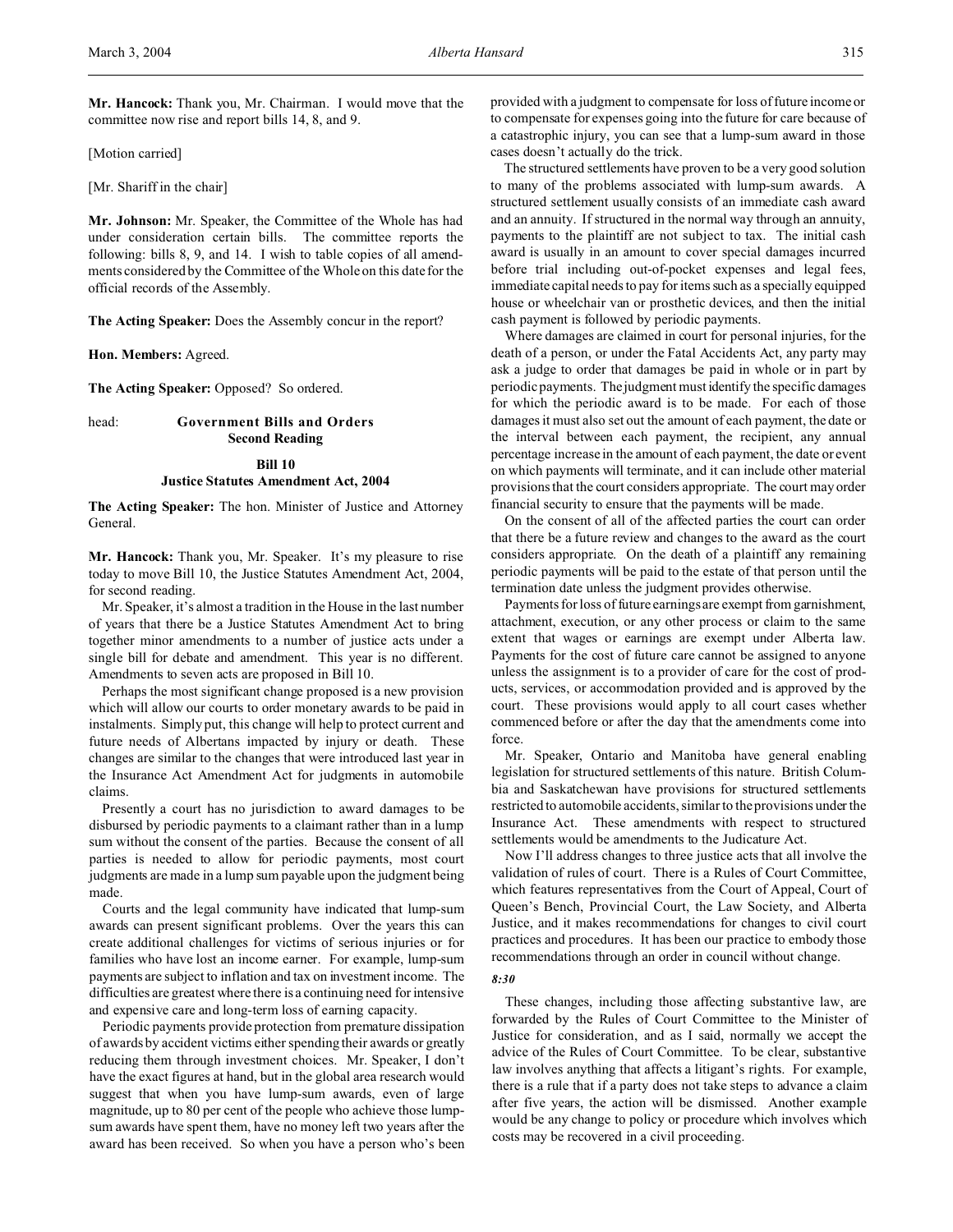After the recommendations for changes are submitted by the Rules of Court Committee, they are implemented through an order in council and then validated in legislation at a later date through, usually, a Justice Statutes Amendment Act. A separate validation process is necessary because provincial legislation does not explicitly state that the Lieutenant Governor in Council can make changes that affect substantive law.

So with Bill 10 we are making three changes to address this issue today and for the future. First, with a minor amendment to the Judicature Act the *Rules of Court* will be validated for the first time since 1997 as per the process that I just explained. Second, amendments to the Court of Queen's Bench Act and the Court of Appeal Act will state that the Lieutenant Governor in Council may make the rules of practice and procedure that affect substantive law as long as they do not conflict with federal or provincial laws. This will eliminate the need for a separate validation process in the future and remove any confusion as to whether or not the rules are valid between the time in which they have been approved by order in council and validated by statute.

From a public and a legal community perspective these minor changes will have no direct impact because the rules committee will continue to be the body which recommends changes that it deems appropriate to the *Rules of Court*, and those changes will continue to be affirmed, of course, through order in council.

The next area of amendment deals with the area of electronic documents. Alberta Justice is always looking to take advantage of new technologies to streamline the way we do business or to enhance existing programs to reduce costs. A minor change under the Provincial Offences Procedure Act will set the stage for us to do just that. This amendment will allow the courts to process tickets electronically.

Currently our court administrators are struggling to process the 1.3 million paper tickets that they receive annually, and it goes without saying that processing tickets electronically should be a much more efficient way of handling ticket volumes. This will allow enforcement agencies to file tickets with the court by transferring data electronically. This will generally apply to offences under the Traffic Safety Act. The change is expected to provide significant cost savings for court administration and the enforcement agencies, usually police, while having no impact on defendants who will still receive paper tickets by mail.

The amendment removes three barriers that have prevented the use of an electronic version of the tickets: the need for a ticket to be in a prescribed form, the need for a peace officer to sign an electronic ticket that's filed with the court, and the need for a justice of the peace to review the electronic ticket before a conviction can be entered. It's strictly an administrative change and will have no impact on a defendant's ability to plead guilty by paying a fine or to plead not guilty and have the case heard in court before a traffic commissioner.

Another minor amendment is proposed to the Court of Appeal Act which will allow for a judicial quorum, more commonly known as a panel, of fewer than three Court of Appeal judges to be used in situations as set out by the *Rules of Court*. This will allow the Court of Appeal to consider more matters than it does now. As part of this process, the Rules of Court Committee will recommend those matters which could be heard by panels of fewer than three. It's a relatively minor change which was specifically requested by the court, and providing this flexibility will help ensure the efficient use of Court of Appeal resources.

The next amendment that I'd like to raise is a minor amendment to the Jury Act. Currently if the amount in a civil case involving a personal injury or contract exceeds \$75,000, either party has the right to have an action tried by a jury. The judge has limited discretion to limit when an action can be tried by a jury. Currently the courts may direct a civil trial to proceed without a jury in certain circumstances such as cases that involve scientific or highly complex investigations.

The amendment to the Jury Act under Bill 10 will give a judge discretion to direct, where appropriate, that parties use the summary trial procedure set out in the *Rules of Court* instead of a trial by jury. The summary process is quicker, less expensive than a jury trial, and recent case law from the Court of Queen's Bench has highlighted the need to give judges this discretion.

Another amendment under Bill 10 will allow that a Queen's Counsel appointment may be revoked where the holder has been disbarred or resigns in the face of discipline under the Legal Profession Act. For those who are unaware, Queen's Counsel, QC, is an honorary title that recognizes selected members of the Law Society or the Bar for both their professionalism and their contribution to the community. Every two years a committee made up of the judiciary and the legal community reviews nominations, and recommendations are made to the Minister of Justice. Criteria include competence, professional qualities, and contributions to the administration of justice but most importantly, from my perspective, the contribution that's made to the community.

Amendments to this legislation will provide that the designation may be revoked by an order in council. This is being done to ensure the integrity of this honorary designation while allowing us to continue to recognize members of the legal community who not only make important contributions to the profession but make very important contributions to our community as a whole.

Finally, we have a minor amendment to the Motor Vehicle Accident Claims Act, which I'd like to briefly mention. The motor vehicle accident claims program provides victims of motor vehicle accidents involving uninsured motor vehicles or unknown drivers. The Motor Vehicle Accident Claims Act protects both types of victims by ensuring that they have someone to recover personal injury damages from. This minor change under Bill 10 will simply incorporate the definition of motor vehicle from the Traffic Safety Act, which was brought into force last year, simply a housekeeping matter to have the same definition used under both acts.

The change will have no impact on claims already under consideration by the program or claims to be put forward in the future other than those things which people may have argued could be considered motor vehicles. Golf carts, for example, will no longer obviously qualify.

With that I'd like to encourage all members of this Assembly to support Bill 10, the Justice Statutes Amendment Act, 2004. As I say, it makes some relatively minor amendments to existing Alberta legislation but helps to ensure that our laws are up to date and ready to meet the current needs of Albertans.

Mr. Speaker, as Bill 10 was introduced for first reading yesterday, I have agreed with members of the opposition that we should adjourn debate to allow more time for preparation, so I would move that debate be adjourned at this time.

[Motion to adjourn debate carried]

## **Bill 15**

### **Fiscal Responsibility Amendment Act, 2004**

**Mrs. Nelson:** Thank you, Mr. Speaker. It is my honour to move second reading of Bill 15, the Fiscal Responsibility Amendment Act, 2004.

Mr. Speaker, last year I introduced legislation in response to the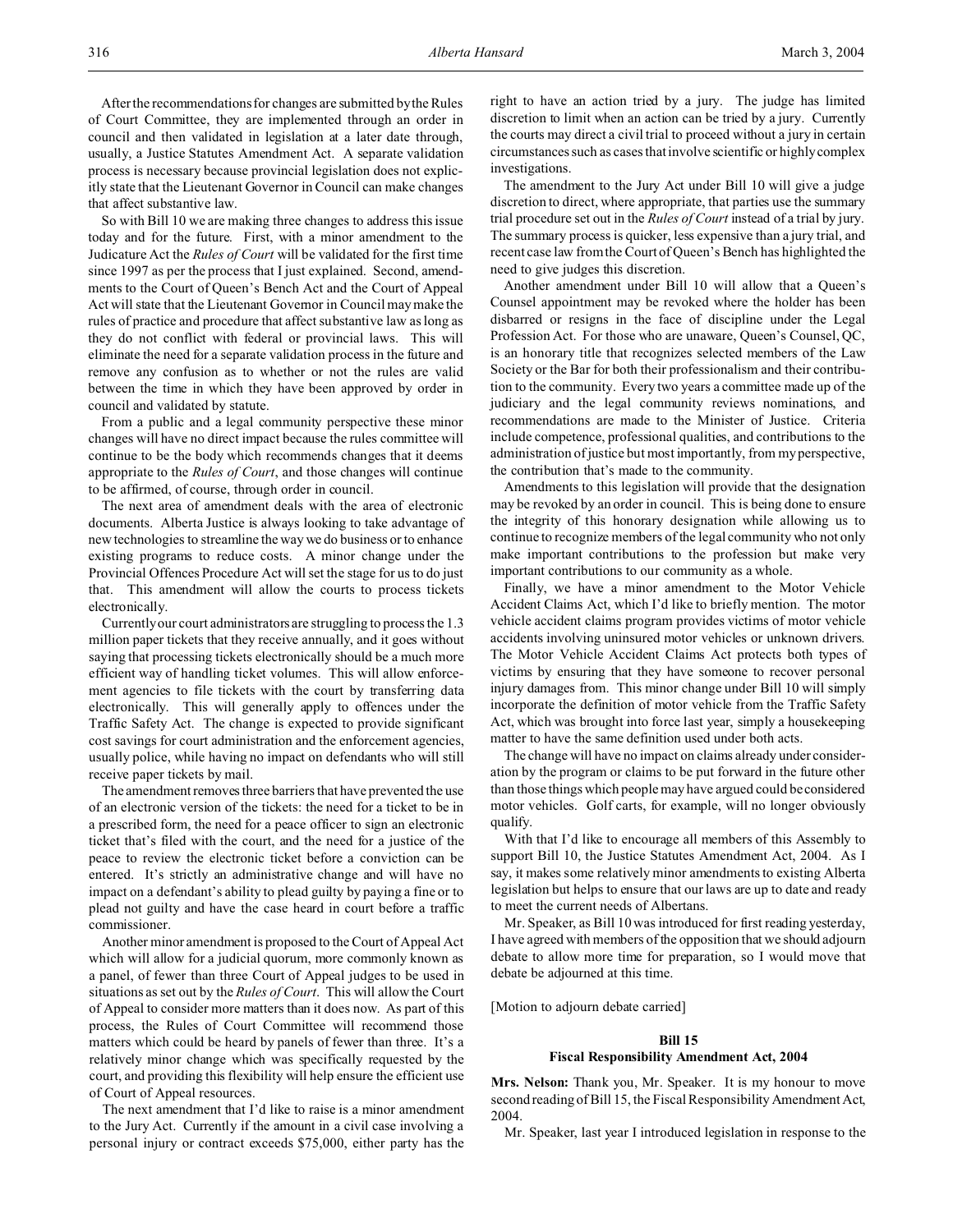report of the Financial Management Commission that amounted to new fiscal framework for Alberta. I am pleased to report to this Assembly that the fiscal framework, including its centrepiece, the Alberta sustainability fund, is working successfully.

The sustainability fund is fully funded, even though it has responded to forest fires that swept through our province and to the BSE crisis that has hit our agriculture industry and the rural economy. It has also cushioned Albertans from high natural gas prices by providing rebates.

The sustainability fund has also garnered us attention from the main credit and lending agencies. In its 2003 analysis, that confirmed Alberta's triple-A credit rating, Moody's credit research wrote:

Fiscal policy in Alberta has been very focused and effective for many years. The changes made this year with the introduction of the Sustainability Fund and Capital Account will only act to further strengthen the fiscal framework and help to ensure positive future outcomes.

Mr. Speaker, the fiscal framework is working. It provides a fund of \$2.5 billion that will sustain our core programs in the event that revenues fall, to respond to emergencies and disasters and to provide for natural gas rebates. I would remind all members of the House that this money is not available for ad hoc program needs or to dip into at will. It is there to sustain our core programs in the event that revenues fall.

Part of the fiscal framework included a limit on the amount of nonrenewable resource revenues available for programs. Currently our new fiscal framework limits budget spending of nonrenewable resource revenues to the lower of \$3.5 billion or the average of the three previous years. We propose to amend this to \$4 billion. I said last spring in this Assembly and elsewhere in public that over the course of the first three years we would monitor that limit of \$3.5 billion. I said that if it was a little too high or a little too low, I would come here and say that it should be higher or lower.

What's changed in the past year? Two things. Mainly, first, we're seeing strong forecasts of energy revenues in the medium term. These strong revenues give us the flexibility to address increasing costs. Secondly, the sustainability fund is fully funded. With that cushion of \$2.5 billion available to protect our core programs such as health care and education, we are in a position to adjust the formula. Re-evaluating the amount that goes into the fund is appropriate at this time.

### *8:40*

The second proposed amendment I wish to address is a new addition. It proposes a new clause that would allow for First Nations settlements to be paid through the sustainability fund subject to cabinet approval. In essence, it would be similar to the existing emergency and disaster clause. The reason for the proposed amendment is that we can't budget for these types of settlements because of the potential impact on negotiations. At the same time, a large settlement could easily erode the contingency fund that we have in our budget.

Mr. Speaker, the new fiscal framework instituted with Budget 2003 is working well for our province. It will provide predictability in funding and allow regional health authorities, school boards, municipal governments, and others the opportunity to plan for the future.

The amendments proposed today are reasonable and sustainable changes that will have a positive and lasting benefit to Albertans' priorities. I therefore urge all members of this Assembly to support Bill 15.

Mr. Speaker, I too would like to move to adjourn debate.

[Motion to adjourn debate carried]

# head:

# **Government Bills and Orders Third Reading**

## **Bill 8**

### **Blue Cross Statutes Amendment Act, 2004**

**The Acting Speaker:** The hon. Member for Calgary-Lougheed.

**Ms Graham:** Thank you, Mr. Speaker. Bill 8, the Blue Cross Statutes Amendment Act, 2004, is based on the work and recommendations of the Alberta Blue Cross Review Committee, which reported to the Minister of Health and Wellness in 2002. In that regard, I would like to acknowledge and thank the members of that committee who worked with me in coming up with the recommendations. The committee consisted of Peter Hegholz, director of financial planning for Alberta Health and Wellness; Herb Schlotter, corporate counsel, Alberta Health and Wellness; Arthur Hagan, deputy superintendent of insurance and financial institutions with Alberta Finance; Carol Patrick, senior analyst of tax policy with Alberta Finance; Richard Whitehouse, director of risk management and insurance with Alberta Revenue; Bernard Rodrigues, external consultant, who was the former superintendent of insurance for the province.

I'd like to say, Mr. Speaker, that the subject matter of this review, which at first blush I thought would be fairly straightforward, ended up being a very complicated and complex investigation of the structure and the work of this organization, and I have to say that in my seven years of being in this Legislature and having participated in a number of different reviews and different subject matters, this was probably the most challenging one that I have participated in from a complexity point of view.

Initially, the main reason that this review was undertaken was because of concerns coming forward from a number of sources, including MLAs, that the Alberta Blue Cross corporation enjoyed advantages over private insurers operating in the health insurance field. So the main object of the review was to investigate this and see if in fact such advantages existed.

In the process of doing that, the review committee undertook quite an extensive review process, looking at Alberta Blue Cross from a thorough legal review, a document and historical review, a review of other provincial programs operating in the country, a financial review of the organization, an accountability review of the organization in terms of its governance, and a review of all of the types of business that it conducted. This formed the basis for the recommendations that were forthcoming to the minister. I can advise the Legislature that the investigation was very thorough, and it was done with the co-operation of Alberta Blue Cross.

In the final analysis, Mr. Speaker, I can say that everyone on the committee was of the view that Alberta Blue Cross is an excellent organization and has been providing supplementary health care plan services to Albertans for over 54 years in a very positive way. It is an Alberta organization headquartered in Alberta, has always been governed by provincial legislation, and is bound, of course, by national rules governing Blue Cross organizations in Canada, but it has always operated on a not-for-profit basis and never had any shareholders. From day one it has always been exempt from the Insurance Act and, therefore, never paid premium tax nor has it ever paid income tax.

Alberta Blue Cross, Mr. Speaker, has over a million Albertans as its clients for its various products and services. Eighty-five per cent of its business is involved in the administration of governmentsponsored programs, most of which are government funded. They are within the Department of Alberta Health and Wellness and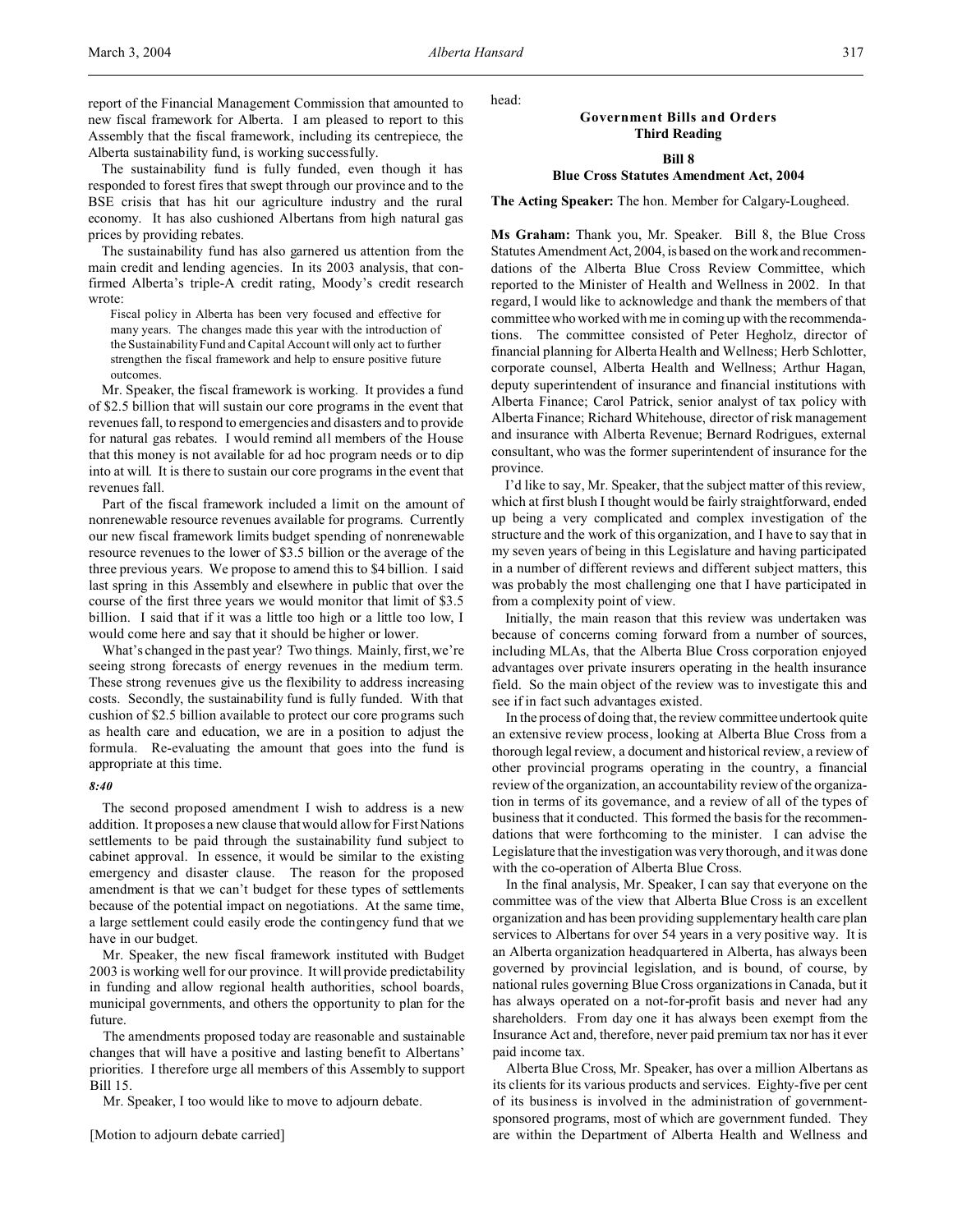within the Department of Alberta Human Resources and Employment. Fifteen per cent of its business involves employer group supplementary health care plans and certain individual health care plans as well as travel insurance. This 15 per cent of its business is where it competes with private companies operating in the province.

So the amendments that we see in the bill serve to level the playing field with private providers specifically in that area where Alberta Blue Cross competes with those providers in providing private insurance. The bill also provides clear rules for the responsibilities of directors acting on the board of directors for Alberta Blue Cross and also sets out responsibilities for the board, such as hiring auditors and the like, bringing the requirements of the governance of Alberta Blue Cross in line with that required for other corporations acting within the province. It also includes amendments which would define the various programs included in the Alberta Blue Cross plan which have never been set out specifically before. It sets out the ability for cabinet to set this out in regulation.

That in the main, Mr. Speaker, is the thrust of Bill 8. I think this bill has been quite thoroughly debated through the various stages in the Legislature, and I think it's good for Albertans, and it's good for Blue Cross.

I urge all members to support this bill in third reading. Thank you, Mr. Speaker.

*8:50*

**The Acting Speaker:** The hon. Member for Edmonton-Mill Woods.

**Dr. Massey:** Thank you, Mr. Speaker. I appreciate the opportunity to be able to make a few comments about Bill 8, the Blue Cross Statutes Amendment Act, 2004, at third reading. I think it's a first in the House that I can recall where a review committee makes the recommendations and the chair of the committee changes a major review. I guess it's hard to understand with respect to process how such a situation could come about. We just heard the member outline how thorough and comprehensive the review of the Blue Cross plan was.

One of the things that they looked at, of course, an important thing with respect to Blue Cross, was whether or not the nonprofit health insurance company should be allowed to keep its tax exemption. The majority of the members, as we understand it, said yes. They recommended in the report that the company should keep its tax-free status. When the final summary was written, the chair of the committee went against the consensus and recommended the course of action that the government now has adopted, and that is that Blue Cross lose tax-free status.

As disturbing as that is to Albertans and what's going to happen to them with respect to paying more, it's even more difficult in terms of Albertans understanding exactly what happened and what they can expect when review committees spend a lot of time looking at an issue and make a set of recommendations and use a lot of public resources in conducting their review to find that the recommendations can be arbitrarily changed and the recommendations go against the consensus of the committee.

It's a curious piece of work, Mr. Speaker, to say the least and one that, I think, people are still finding difficult to understand. Knowing the integrity of the chair of that committee, I find it really hard to understand how we ended up with the piece of legislation that we have before us this evening with such a contrary recommendation.

It does raise some questions that the opposition has raised in the past and maybe we should go back and work at again, and that's the whole notion of a lobbyist registration and some effort to get a handle on the role that lobbyists are playing in the drafting of legislation in the province and influencing decision-making. I'm not sure whether in this instance it would have made any difference, but it does raise that issue for those of us on this side of the House. The rationale that's used to indicate that Blue Cross shouldn't keep its tax-free status is understandable in one context but certainly not when viewed in the context of the work of the committee if, as I said, the review is as thorough as the chair has assured the Assembly that it was.

So it's a bill we won't support, Mr. Speaker, but it's a bill that's troubling in terms of the way that it's arrived here.

Thank you very much.

**The Acting Speaker:** The hon. Member for Edmonton-Highlands.

**Mr. Mason:** Thank you very much, Mr. Speaker. I'm pleased to speak to Bill 8 on third reading. The New Democrat opposition identified this bill at the beginning of the session as one that was particularly troublesome and which caused us a considerable amount of worry. It is, as the Member for Edmonton-Mill Woods has said, interesting how the provisions of this bill were arrived at and how they evolved through the process of Conservative caucus decisionmaking.

But I think the real question is that there is some consistency in the approach to this bill with the government's approach to a number of other areas. One that comes to mind is electricity deregulation. When we have challenged the government repeatedly on the higher costs that consumers are paying for electricity as a result of deregulation, we get a variety of answers, things to do with debt load or it's just inflation or, you know, we can't do anything about it or any number of things.

One of the things that we do hear frequently when we spin the wheel for the answer of the week on electricity deregulation is that consumers now have choice. You know, choice is an interesting argument. It's used in a number of areas by this government to justify policies that would otherwise be completely indefensible because they increase the burden on the citizens of this province in any number of ways.

You have the same argument made with natural gas, you know, and you begin to wonder, Mr. Speaker, whether one molecule of methane is different from another molecule of methane or whether or not one flow of electrons at a certain voltage is any different from the flow of electrons from another company when, in fact, they're generated in the same places, carried along the same lines, and are in every way indistinguishable. But you have choice, and the choice comes with a significant increase in cost.

Normally what you get is a bunch of phone calls at 6 o'clock at night, when you're trying to have supper, from people trying to sell you their particular product, which is exactly the same product packaged in slightly different ways. With one you might get a set of steak knives, with another you might get a chance for a trip to Hawaii for a winter holiday, but the bottom line is that choice in this government's philosophy means paying more for precisely the same product.

We're going to have the same thing now with Blue Cross. Blue Cross is actually a tremendous organization that provides a tremendous service, and I recognize that some of its programs are not going to be covered by this so-called level playing field, but it has provided supplementary health care on a not-for-profit basis. There are member plans in Canada in B.C., Alberta, Northwest Territories, Saskatchewan, Manitoba, Nunavut, Ontario, Quebec, and the Atlantic provinces. They are members of the Canadian Association of Blue Cross Plans, and that association is responsible for maintaining and monitoring the standards of performance of its members and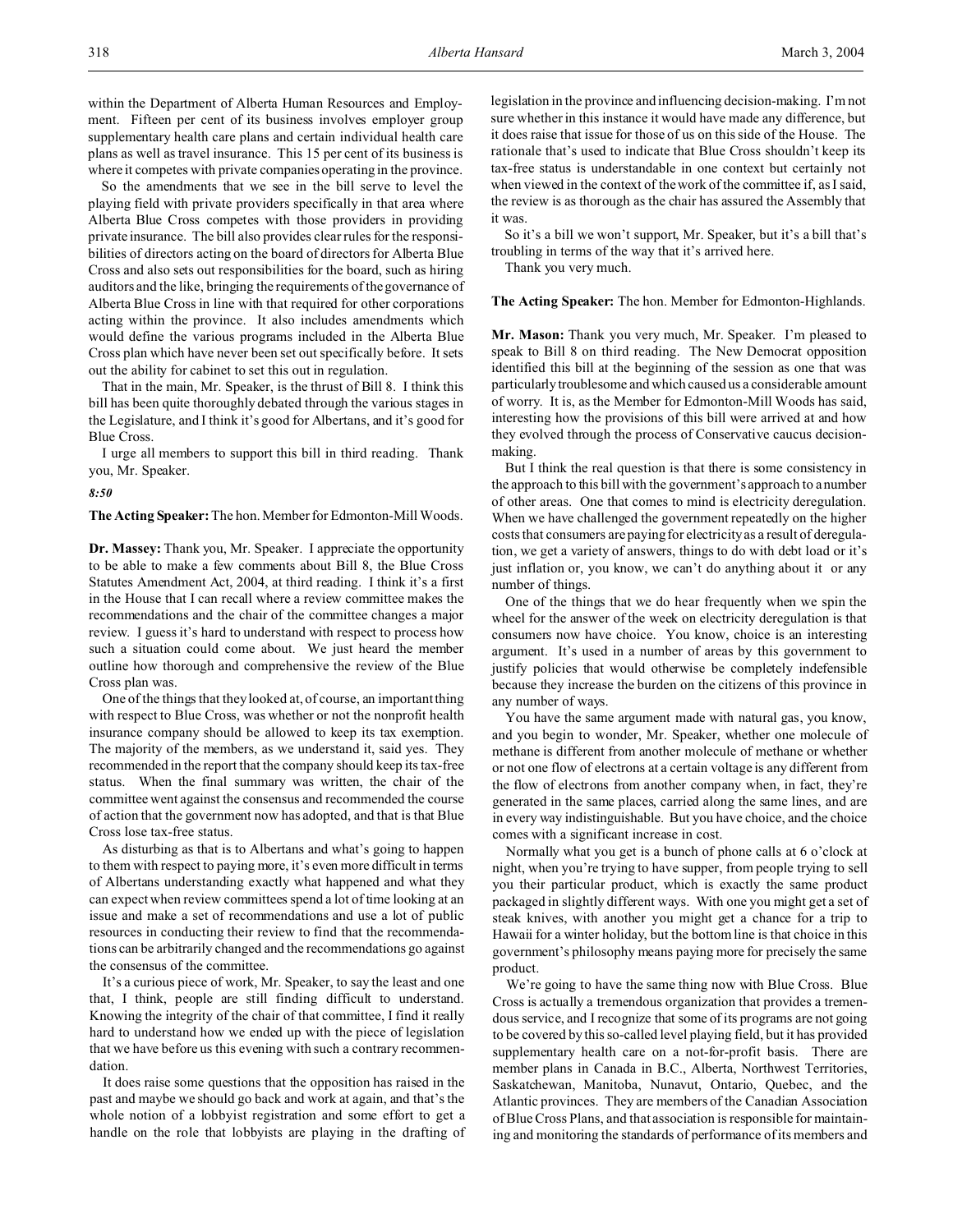March 3, 2004 *Alberta Hansard* 319

so on.

#### *9:00*

Collectively, Mr. Speaker, Blue Cross plans cover approximately 7 million Canadians. The coverage represents 30 per cent of the supplementary health and dental market in Canada. The Blue Cross plans generate in excess of \$2 billion in annual revenue. What they've done is given very economic and very comprehensive supplementary health care coverage to Albertans for many, many years.

Now, the hon. Member for Calgary-Lougheed has indicated that this will only apply in areas where Blue Cross competes with private companies, and I'm not sure that she's putting it exactly correctly, Mr. Speaker. I think this applies to areas in which private health care companies would like to compete more vigorously with Blue Cross, and of course when it's offered on a not-for-profit basis, it can do so more cheaply.

For the life of me, Mr. Speaker, I can't understand what it is about more cheaply that this government doesn't get. More cheaply means that the people of this province get the product that they need, get the service that they need at a lower cost. In order to let private companies compete in this business, they will now have to pay more. So what? What is it about letting private companies in that makes it worth all of us having to pay more for our supplementary insurance?

Now, I know that hon. members have said and the government has said that the increase will be fairly minimal, but, Mr. Speaker, this government has been adding up a number of minimal costs in a bunch of areas, and it's beginning to cost a lot of money. The question that I can't understand is: why should we pay one penny more for supplementary health insurance just so some private companies can get in on the action? It doesn't make sense. It's not in the interests of the public of this province. It is only in the interest of private health care companies and their shareholders. So if that is who the government wants to serve, they should stand up and say so because they're not serving the public.

Mr. Speaker, we've seen a similar approach, I guess, in reverse with respect to the whole question of car insurance. Rather than adopt a public monopoly, which is suitable for that kind of service and which can deliver a much cheaper product, the government is insisting on retaining a bunch of small, multiple, and less efficient organizations competing, allegedly, with one another in order to provide the same service. The result has been considerably higher auto insurance prices in this province than in the other three western provinces, that have public auto insurance.

Now, there's a difference between a public monopoly – this is for the benefit of the Minister of Finance, who doesn't understand the difference, apparently. A public monopoly is operated in the public interest, is regulated, and is generally the most efficient way and the lowest cost way of providing certain types of services such as insurance and utilities. These are commonly the types of services that are provided through public monopolies.

It's very different from an unregulated private monopoly or near monopoly, as we have seen in the case of the packing industry for beef in this province, where two packing plants comprise 90 per cent of the business of beef packing in this province and, in the absence of an open border with the United States, have established a nearmonopolistic position that allows them to fleece beef producers in this province while the government looks the other way.

Mr. Speaker, what we have here apparently is a government that is systematically favouring private interest at the expense of the pocketbooks of the ordinary voters who put them in power. Well, it won't be long before the people that put them in power – that is, the ordinary voters of this province – will realize what's going on, and

with any luck they'll come to that conclusion before the next election.

So, Mr. Speaker, I just want to indicate that I am totally opposed to this bill. I'm disappointed, quite frankly, that the committee's recommendations were not adopted because I think there was some common sense there, but obviously there was an intervention of some private-sector interests between the time the committee made its report and the time this bill was put before this Assembly. I think that's too bad because the changes will only benefit those privatesector interests and will harm the interests of the vast majority of the Albertans who depend on this service for their supplementary health insurance.

Mr. Speaker, with that I will take my seat and urge all hon. members to follow the lead of the original committee report and reject the approach that is contained in this bill. Thank you very much.

### **The Acting Speaker:** Standing Order 29?

Anybody else wish to speak on the bill? The hon. Member for Calgary-Lougheed to close debate.

**Ms Graham:** Yes. Thank you, Mr. Speaker. I guess that for the members who have spoken tonight, the Member for Edmonton-Mill Woods and the other hon. member, I would just recommend my comments and remarks that were made in second reading and in Committee of the Whole, which took place earlier today, which I think would go a long way to answering a lot of the concerns that both of you have raised this evening.

Lastly, I would like to say very specifically that to the best of my knowledge there was certainly no private insurer that intervened at the last moment, certainly not with me and to the best of my knowledge not with any other of my colleagues, to cause any change in our views. There was one recommendation that is being referred to, that being the exemption from the payment of income tax, and the consensus of the committee was that Alberta Blue Cross not be required to pay income tax or a payment in lieu of tax.

However, the position of this caucus, based on the philosophy of this government, was different. But I just want to make it very clear that that was not the result, to the best of my knowledge, of any lobbying effort from any company to myself or any other member of my caucus.

With that, Mr. Speaker, I would conclude my comments and ask you to call the question.

[The voice vote indicated that the motion for third reading carried]

[Several members rose calling for a division. The division bell was rung at 9:09 p.m.]

[Ten minutes having elapsed, the Assembly divided]

[Mr. Shariff in the chair]

| For the motion: |           |           |
|-----------------|-----------|-----------|
| Calahasen       | Griffiths | Mar       |
| Cao             | Hancock   | Marz      |
| Coutts          | Hlady     | Maskell   |
| DeLong          | Hutton    | McClellan |
| Doerksen        | Jacobs    | McFarland |
| Ducharme        | Johnson   | Pham      |
| Dunford         | Klapstein | Renner    |
| Fritz           | Knight    | Smith     |
| Gordon          | Kryczka   | Taylor    |
| Goudreau        | Lukaszuk  | Woloshyn  |
|                 |           |           |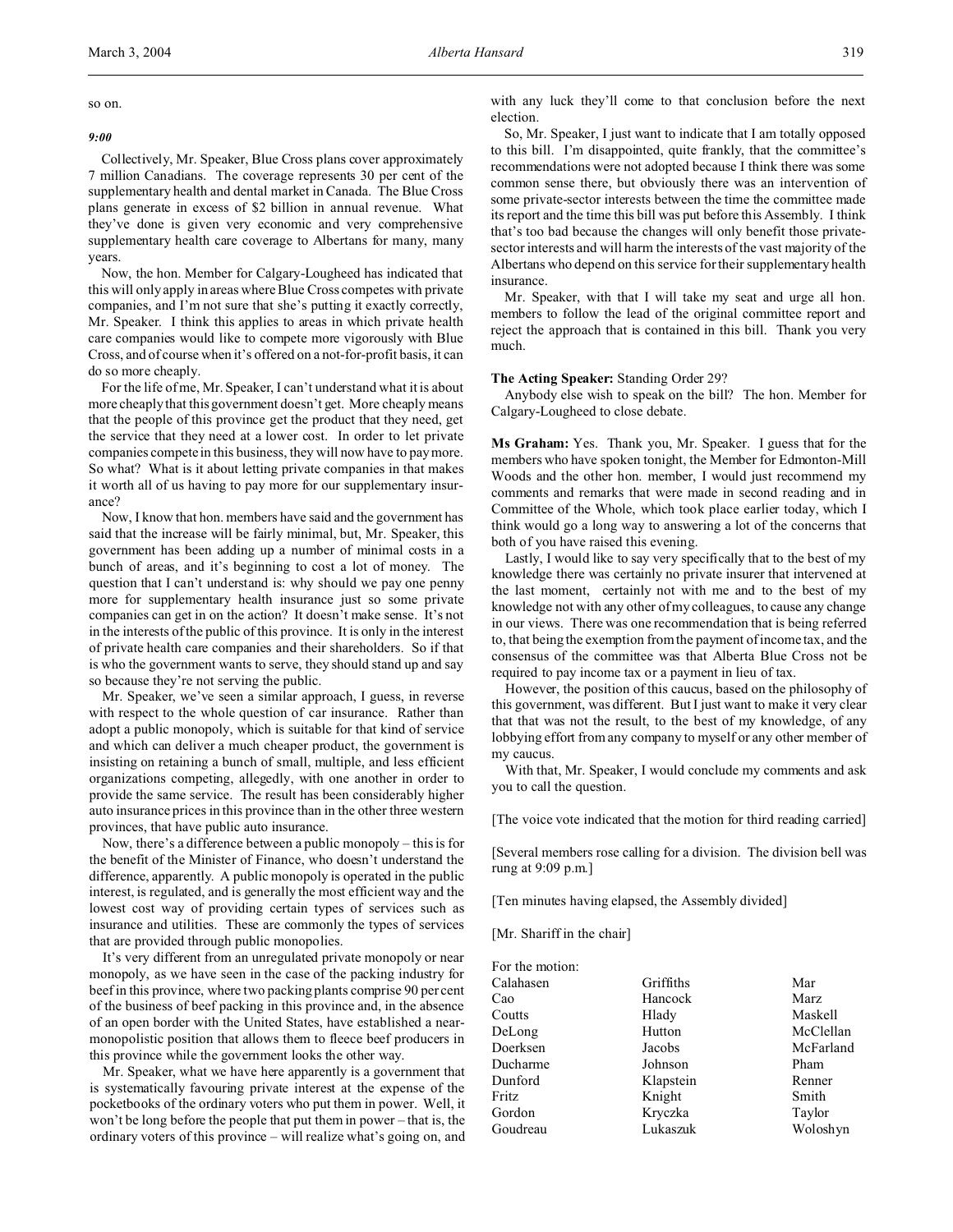| Graham<br>Graydon                                     | Magnus    | Yankowsky   |
|-------------------------------------------------------|-----------|-------------|
| 9:20<br>Against the motion:<br><b>Bonner</b><br>Mason | Massey    | Nicol       |
| Totals:                                               | For $-34$ | $Against-4$ |

[Motion carried; Bill 8 read a third time]

## **Bill 9 Prevention of Youth Tobacco Use Amendment Act, 2004**

**The Acting Speaker:** The hon. Member for Calgary-Lougheed.

**Ms Graham:** Thank you, Mr. Speaker. Bill 9, the Prevention of Youth Tobacco Use Amendment Act, 2004, makes certain specific amendments to a bill that was proclaimed almost a year ago, in April of 2003, the Prevention of Youth Tobacco Use Act, which was the result of work done by the Member for Wetaskiwin-Camrose, who has been a big proponent of nonsmoking, along with the leadership also shown by the Minister of Health and Wellness. They have been very instrumental in assisting this government in implementing the overall strategy to reduce tobacco use in the province not only for youth but for adults as well.

Being someone who quit smoking five years, about two and a half months, and so many hours ago, it being the most difficult thing I ever did in my life, I wholeheartedly support anything we can do to stop people from ever starting in the first place. I wish I had been one of those people. I was silly enough to have started when I was 21 years of age.

In any event, Mr. Speaker, with the proclamation of the original bill, the Prevention of Youth Tobacco Use Act, last spring, it has come to light that there were some improvements that were needed in the bill to make it more effective and more enforceable. The amendments that we see in Bill 9 accomplish, it is hoped, three main purposes, and that is to allow for regulations to be developed to define necessary exemptions for when youth can possess tobacco for very limited purposes, those purposes having been described in the debate in second reading and Committee of the Whole; secondly, to provide a broader definition of what a public place is where youth are not permitted to be in possession or to be smoking; thirdly, to provide for evidentiary rules for the use in court of prosecuting infractions relating to the use of certain inferences and certificates of analysis.

So all told, Mr. Speaker, this bill goes a long way in helping us to advance our strategy to help Albertans avoid smoking or compel them to quit. I would hope that all members will see their way clear to support this bill.

**The Acting Speaker:** The hon. Member for Edmonton-Mill Woods.

**Dr. Massey:** Thank you, Mr. Speaker. I'm pleased to have an opportunity to make some comments at third reading of Bill 9, the Prevention of Youth Tobacco Use Amendment Act, 2004.

The World Health Organization a number of years back set forward an outline of what they thought a comprehensive tobacco control strategy might include, and part of their outline is a legislative component. It's interesting, Mr. Speaker, to see how comprehensive the legislative strategy that they propose is. One of the proposals they make is that "the accessibility of tobacco products

should reflect the gravity of harm associated with their use," and they go on to list a number of things that that effort should include. – a taxation law that reduces affordability;

I think that the government has moved in that direction.

- an end to tobacco sales in health care, educational and athletics facilities;
- an end to tobacco sales in vending machines and from selfservice displays;
- the effective elimination of tobacco sales and distribution to children.

Of course, this goes to Bill 9.

They also indicate that

there should be full and free consent among users and potential

- users of tobacco products. This would entail the following: – an end to all direct and indirect forms of tobacco advertising, because tobacco advertising is inherently misleading;
- an end to the misleading messages conveyed on tobacco labelling and packaging;

I think there's been great progress made in this area.

- prominent, detailed and frequently updated health information on . . . tobacco packaging and at point of sale;
- full public disclosure of . . . toxins and additives;
- mandated public health education efforts.

I think we've moved a long ways in terms of having some of these strategies in place.

Further, they recommend that there would be "guaranteed assistance to those who wish to cease using tobacco products and assistance for tobacco users seeking compensation for their harm."

They have a rather comprehensive legislative agenda. Part of it, that I don't think we've addressed here and that has been an issue in the province to our west, is "a guarantee of a smoke-free public spaces, workplaces and public transit." It's been an issue in British Columbia, and that's where workers in facilities who were forced to work in and deal with second-hand smoke have been successful in having that harm removed.

They also recommend that there be "guaranteed and simplified methods of redress for those harmed by environmental tobacco smoke." So, again, as I say, a comprehensive list, and we watch the government as it moves. We understood that there was a comprehensive strategy that was proposed, and the government for some reason backed away from it. Instead, we've had a more piecemeal approach. I guess that given the devastating effect of tobacco on people, we should welcome any progress with respect to curtailing it.

It's for that reason that we'll be supporting Bill 9 and encouraging the government to look at recommendations from organizations like the World Health Organization and to bring forward a comprehensive tobacco strategy that would be effective in curbing the use and penalizing those who promote the use and working to have in place effective public education programs.

With those comments, Mr. Speaker, I'm pleased to support Bill 9. Thank you.

# **The Acting Speaker:** The hon. Member for Edmonton-Highlands. *9:30*

**Mr. Mason:** Thank you, Mr. Speaker. I think that most sections of this bill are certainly positive and acceptable to us. There is one concern, and that is the section that allows the creation of regulations which can exempt persons or classes of persons from the application of provisions of this act. I guess I could go along with that if the act specified, for example, ceremonial purposes in First Nations ceremonies and so on where tobacco is an important piece of the ceremony.

Where the concern comes in is the intention that the government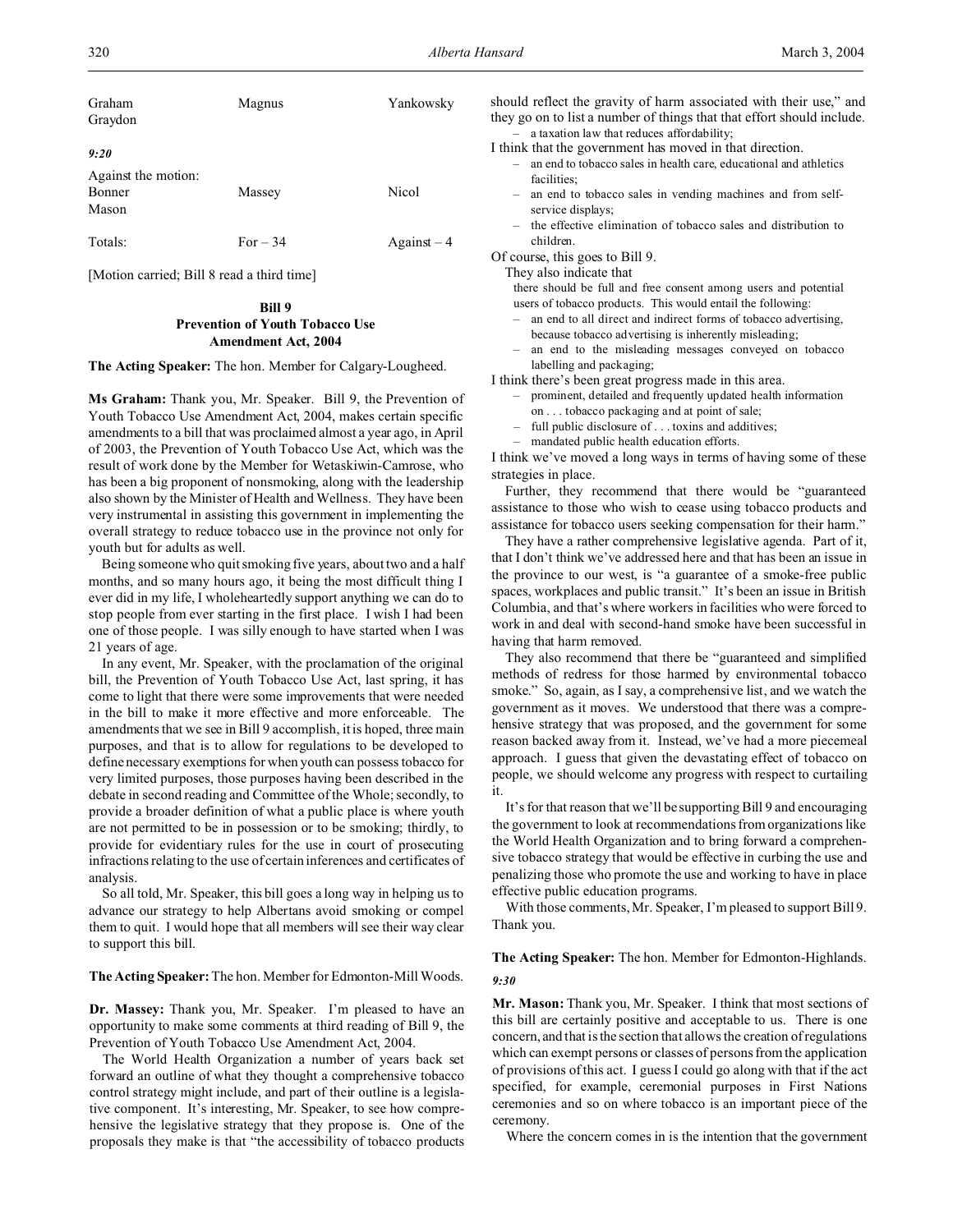has indicated to allow minors working in stores to vend tobacco products. That's not an exemption to this that we feel comfortable supporting, Mr. Speaker. I think that minors ought not to be selling tobacco products when there is such a strong emphasis on cracking down on selling tobacco to minors. If you go into virtually any store that sells tobacco products, they have signs there about IDing anyone that looks like they are underage, and there is a really strong focus.

I know that during the time I was on city council, we adopted strong measures in connection with stores that sold tobacco to minors. The federal government enforcement was very, very thorough and strong, and they would go in and do sting operations on a regular basis to stores, including corner stores and bigger stores right across the city. They would come before us with the convictions that they had obtained and ask the city council to enforce its bylaw, and we would lift the tobacco licence of any store thus convicted.

Now, what happens to that process when minors are selling tobacco themselves? They then have access to the tobacco, and the line is blurred. It becomes more difficult to enforce this direction. Both the city of Edmonton and the federal government were and still are quite vigilant with respect to this issue, and I think that this particular change when these regulations are brought forward will make that effort more difficult. It will introduce more ambiguity and perhaps potentially more opportunities for the law to be circumvented.

So on that basis, Mr. Speaker, I have to regretfully inform the House that I will be unable to support this bill.

### **The Acting Speaker:** Standing Order 29?

Anybody else wish to participate in the debate? The hon. Member for Calgary-Lougheed to close debate.

**Ms Graham:** Yes, Mr. Speaker. Would you please call the question.

[Motion carried; Bill 9 read a third time]

### **Bill 7**

### **Senatorial Selection Amendment Act, 2004**

**The Acting Speaker:** The hon. Government House Leader.

**Mr. Hancock:** On behalf of the hon. Minister of International and Intergovernmental Relations I would move Bill 7, Senatorial Selection Amendment Act, 2004, for third reading.

As has been discussed earlier in the House, this is a very modest act. It simply changes the expiration date of the act from 2004 to 2010, thus keeping the mechanism in place for Alberta to elect persons to stand for the Senate of

Canada in their continuing objective to encourage Senate reform.

It has been said in committee – but I'll repeat it now – that the extension of the act does not extend the terms of those people who were elected as Senators-in-waiting. Those terms expire this year, but it is useful to continue to have this act available to us to continue as part of the ongoing pressure, commitment, and lobbying to keep the issue before the Prime Minister and the government of Canada with respect to the concept that in this country provinces who do not have the population of Ontario or Quebec still need a voice in government, and that voice could be provided by an equal, effective, elected Senate.

If we have in some small way improved the selection process even as it stands now by having a Senatorial Selection Act – and, as I commented in committee, I believe that in terms of the appointments

that have been made in Alberta, we have clearly surpassed the quality of appointments made elsewhere in the country, not being done so blatantly on a political basis but having been done on a meritorious basis. I refer to my own constituent, Senator Tommy Banks, in that category and Doug Roche as well, an excellent Senator for Alberta albeit appointed.

I truly believe that the Senatorial Selection Act has had two effects. One is that it keeps a mechanism in place for us to do a Senatorial selection process, one which did see the first elected Senator appointed, Stan Waters, which does continue to keep in the public eye and in front of the federal government the need to have Senate reform and one which puts a mechanism in place which forces the Prime Minister, when putting forward senatorial candidates and ignoring the wishes of the provinces in doing so, to be very, very careful about the appointments that he makes.

So I would encourage us to pass this bill and extend the act.

**The Acting Speaker:** Anybody else wish to participate in the debate? The hon. Government House Leader on behalf of the Minister of International and Intergovernmental Relations to close debate.

[Motion carried; Bill 7 read a third time]

## **Bill 6**

### **Income and Employment Supports Amendment Act, 2004**

**The Acting Speaker:** The hon. Member for Edmonton-Castle Downs.

**Mr. Lukaszuk:** Thank you, Mr. Speaker. I move that Bill 6, the Income and Employment Supports Amendment Act, 2004, be now moved for third reading.

Mr. Speaker, this piece of legislation is an enabling piece of legislation allowing the Department of Human Resources and Employment to pursue noncustodial parents with respect to enforcing child maintenance court orders.

I believe everyone in this Assembly would agree that definitely the thought behind the bill and the purpose of the bill are valuable ones. Unfortunately, in this province we have too many noncustodial parents who have absolved themselves of the responsibility to meet their financial responsibilities towards their children, having had their marriage dissolved. This bill will simply allow the minister and the department to more thoroughly investigate those noncustodial parents, finding out their assets, finding out their means of income, finding out perhaps even their whereabouts in order to successfully enforce child maintenance agreements to the benefit of those children who are now in low-income families and definitely could use those dollars.

Mr. Speaker, as such, I would encourage all members of this Assembly to support this bill and pass it into law.

Thank you.

*9:40*

#### **The Acting Speaker:** The hon. Member for Edmonton-Mill Woods.

**Dr. Massey:** Thank you, Mr. Speaker. As the mover indicated, it's a bill that we'll welcome. I think all of us in our constituency offices deal not daily but at least on a weekly basis with individuals trying to gain the support for children that the courts have ordered and that those youngsters and those families need, and anything that will move that process along and will help those families gain the kinds of resources that courts have judged should be theirs I think is worthy of our support. It remains a huge problem, an unfortunate one in terms of individuals not living up to their responsibilities, and